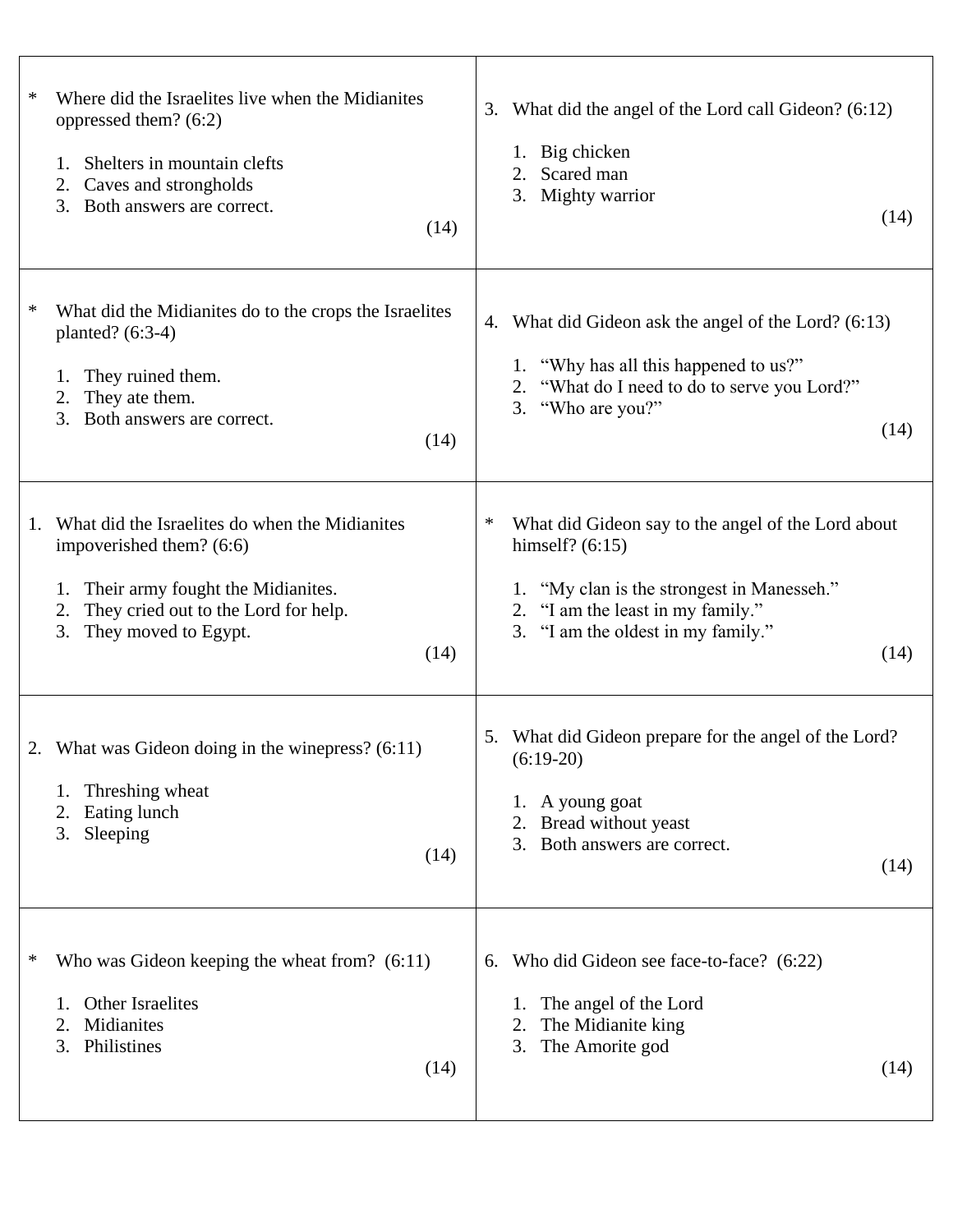| 3. | What did the angel of the Lord call Gideon? (6:12)<br>1. Big chicken<br>Scared man<br>2.<br><b>Mighty warrior</b><br>3.<br>(14)                                                                                | ∗<br>Where did the Israelites live when the Midianites<br>oppressed them? (6:2)<br>Shelters in mountain clefts<br>Caves and strongholds<br>2.<br>3. Both answers are correct.<br>(14)                     |
|----|----------------------------------------------------------------------------------------------------------------------------------------------------------------------------------------------------------------|-----------------------------------------------------------------------------------------------------------------------------------------------------------------------------------------------------------|
|    | 4. What did Gideon ask the angel of the Lord? (6:13)<br>1. "Why has all this happened to us?"<br>"What do I need to do to serve you Lord?"<br>2.<br>"Who are you?"<br>3.<br>(14)                               | ∗<br>What did the Midianites do to the crops the Israelites<br>planted? $(6:3-4)$<br>They ruined them.<br>They ate them.<br>2.<br>Both answers are correct.<br>3.<br>(14)                                 |
| ∗  | What did Gideon say to the angel of the Lord about<br>himself? $(6:15)$<br>"My clan is the strongest in Manesseh."<br>1.<br>2. "I am the least in my family."<br>"I am the oldest in my family."<br>3.<br>(14) | What did the Israelites do when the Midianites<br>1.<br>impoverished them? (6:6)<br>Their army fought the Midianites.<br>They cried out to the Lord for help.<br>2.<br>3.<br>They moved to Egypt.<br>(14) |
|    | 5. What did Gideon prepare for the angel of the Lord?<br>$(6:19-20)$<br>1. A young goat<br>2. Bread without yeast<br>3. Both answers are correct.<br>(14)                                                      | What was Gideon doing in the winepress? $(6:11)$<br>2.<br><b>Threshing wheat</b><br>1.<br>Eating lunch<br>2.<br>Sleeping<br>3.<br>(14)                                                                    |
| 6. | Who did Gideon see face-to-face? (6:22)<br>The angel of the Lord<br>1.<br>The Midianite king<br>2.<br>The Amorite god<br>3.<br>(14)                                                                            | Who was Gideon keeping the wheat from? $(6:11)$<br>$\ast$<br>Other Israelites<br><b>Midianites</b><br>$\mathbf{2}$ .<br>Philistines<br>3.<br>(14)                                                         |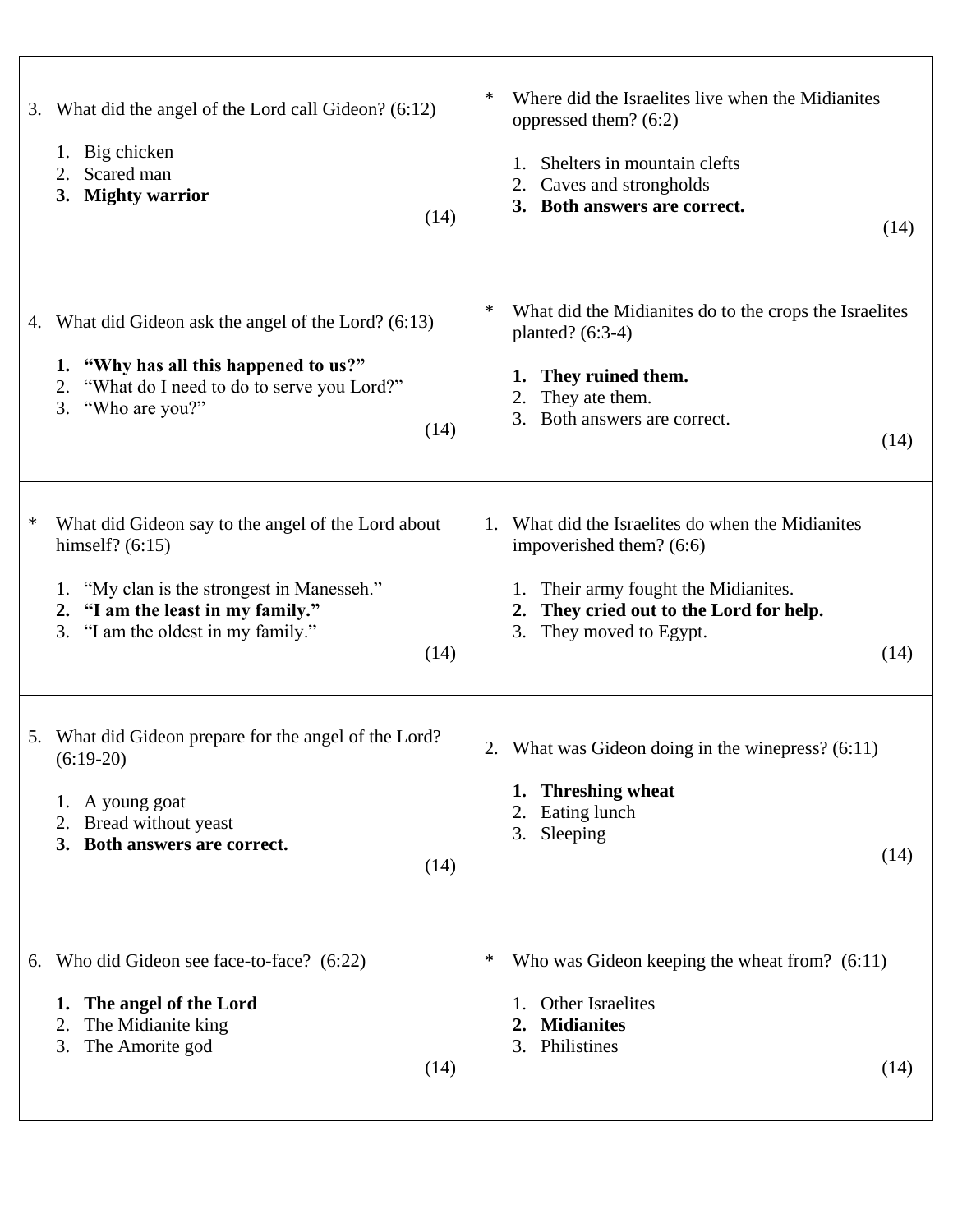| ∗<br>What did Gideon build for the Lord? (6:24)<br>1. A temple<br>2. An altar<br>3. A pile of 12 stones<br>(14)                                                                             | ∗<br>What did Gideon put on the threshing floor for God<br>to use as a sign? $(6:36-37)$<br>1. A bushel of grain<br>2. A bowl of water<br>3. A piece of fleece<br>(14)                                                                                                                                                                 |
|---------------------------------------------------------------------------------------------------------------------------------------------------------------------------------------------|----------------------------------------------------------------------------------------------------------------------------------------------------------------------------------------------------------------------------------------------------------------------------------------------------------------------------------------|
| ∗<br>What did Gideon name the place where he built an<br>altar to the Lord? $(6:24)$<br>"The Lord Is Peace"<br>1.<br>"The Lord is Love"<br>2.<br>"The Lord is Good"<br>3.<br>(14)           | $\ast$<br>What was the first sign Gideon asked for? (6:36-37)<br>1. The fleece would have dew on it and the ground<br>would be dry.<br>Only the ground would have dew on it.<br>2.<br>3. The fleece would disappear.<br>(14)                                                                                                           |
| What did Gideon and the 10 servants tear down?<br>7.<br>(6:25, 27)<br>The winepress<br>1.<br>The house where Gideon's family lived<br>2.<br>3.<br>Baal's altar and the Asherah pole<br>(14) | What was the second sign Gideon asked for? (6:39-<br>9.<br>40)<br>The fleece would be dry, but the ground would be<br>1.<br>covered with dew.<br>2. The Lord would appear where the fleece was.<br>The fleece would disappear.<br>3.<br>(14)                                                                                           |
| When did Gideon and the 10 servants tear down<br>*<br>Baal's altar and the Asherah pole? (6:25-27)<br>At night<br>1.<br>In the morning<br>2.<br>During the middle of the day<br>3.<br>(14)  | ∗<br>Did God answer the two signs Gideon asked for?<br>$(6:36-40)$<br>1. Yes<br>2. No<br>3. God only answered the first sign.<br>(14)                                                                                                                                                                                                  |
| Who did Joash say could defend himself? (6:30-31)<br>8.<br>The Lord God<br>1.<br>Baal<br>2.<br>3.<br>Gideon<br>(14)                                                                         | 10. Finish this verse: "The Lord your God is with you,<br>the Mighty Warrior who saves. He will take great<br>delight in you; in his love he will no longer rebuke<br>you, but" (Zephaniah 3:17)<br>1. " will rejoice over you with singing."<br>2. " will protect you from the enemy."<br>3. " will treat you with kindness."<br>(14) |

T